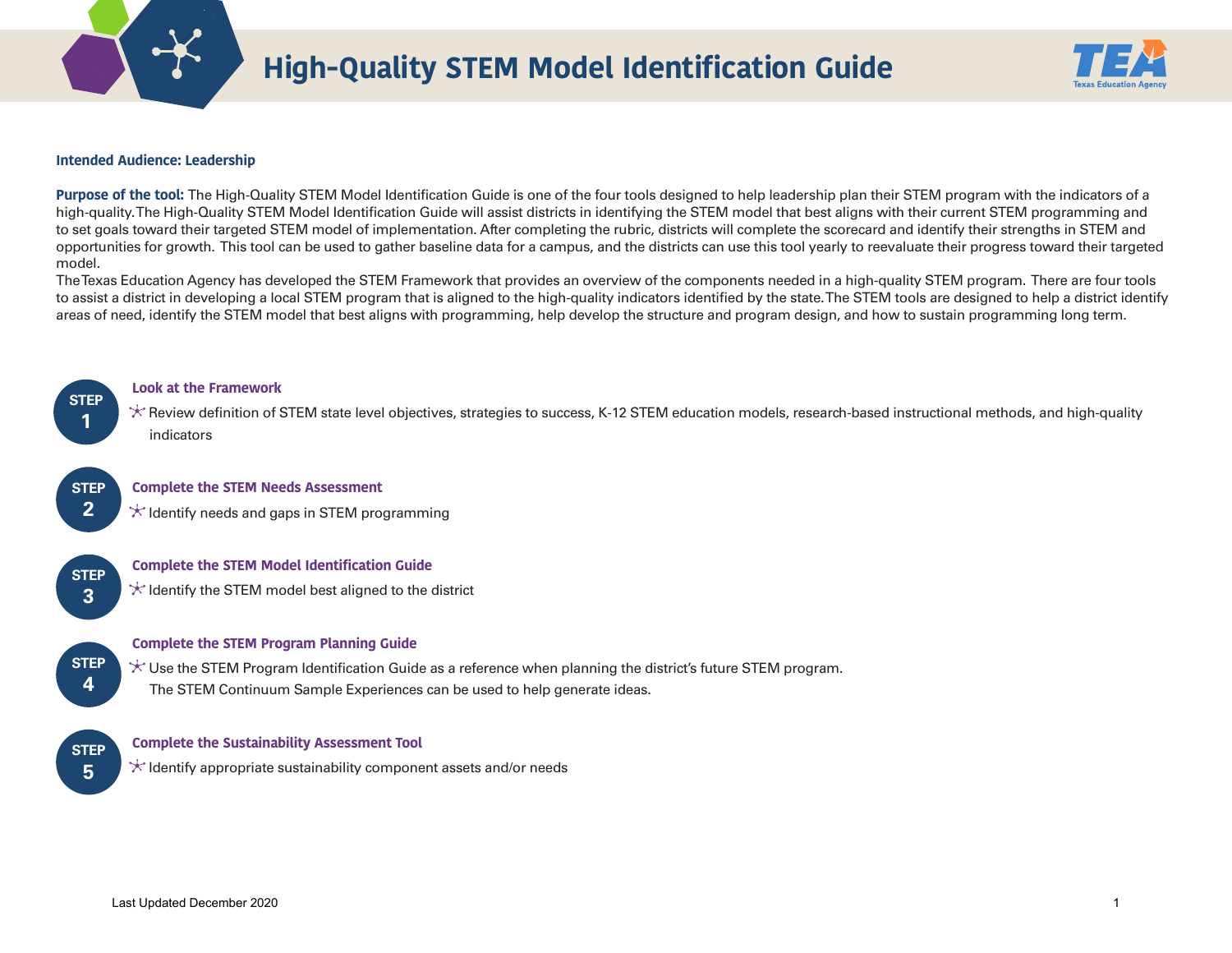| <b>DOMAIN 1 EQUITY OF PROGRAMMING</b>                         |                                                                                                                              |                                                                                                                                                            |                                                                                                                                                                                                                                                                                                                        |                                                                                                                                                                                                                                                                                                |  |
|---------------------------------------------------------------|------------------------------------------------------------------------------------------------------------------------------|------------------------------------------------------------------------------------------------------------------------------------------------------------|------------------------------------------------------------------------------------------------------------------------------------------------------------------------------------------------------------------------------------------------------------------------------------------------------------------------|------------------------------------------------------------------------------------------------------------------------------------------------------------------------------------------------------------------------------------------------------------------------------------------------|--|
| <b>Indicator of High-Quality</b>                              | <b>EXPLORATORY MODEL</b><br>(STARTING POINT)                                                                                 | <b>INTRODUCTORY MODEL</b><br>(DEVELOPING)                                                                                                                  | <b>PARTIAL IMMERSION</b><br>(INTERMEDIATE)                                                                                                                                                                                                                                                                             | <b>FULL IMMERSION</b><br>(ADVANCED)                                                                                                                                                                                                                                                            |  |
| 1.1 STEM Instruction is offered<br>for all students on campus | ○ School-wide after school events<br>or stand-alone experiences<br>Examples: Code Night,<br>Engineering Fair, and STEM Night | $\circ$ STEM experiences are available<br>for a limited number of students<br>Examples: STEM elective<br>classes, after school clubs, and<br>competitions. | $\circ$ STEM experiences are offered<br>during core academic classes<br>(science, math, English<br>Language Arts Reading (ELAR),<br>and social studies) and aligned<br>to the TEKS<br>Examples: In English class,<br>students read a story and identify<br>a problem that could be solved<br>using a design challenge. | $\circ$ STEM integrated thinking is<br>embedded in core content,<br>aligned to the TEKS, and<br>measured in all classes<br>regularly<br>Example: Students and teachers<br>are held accountable for STEM<br>teaching and learning through<br>grades, lesson plans, or other<br>monitory method. |  |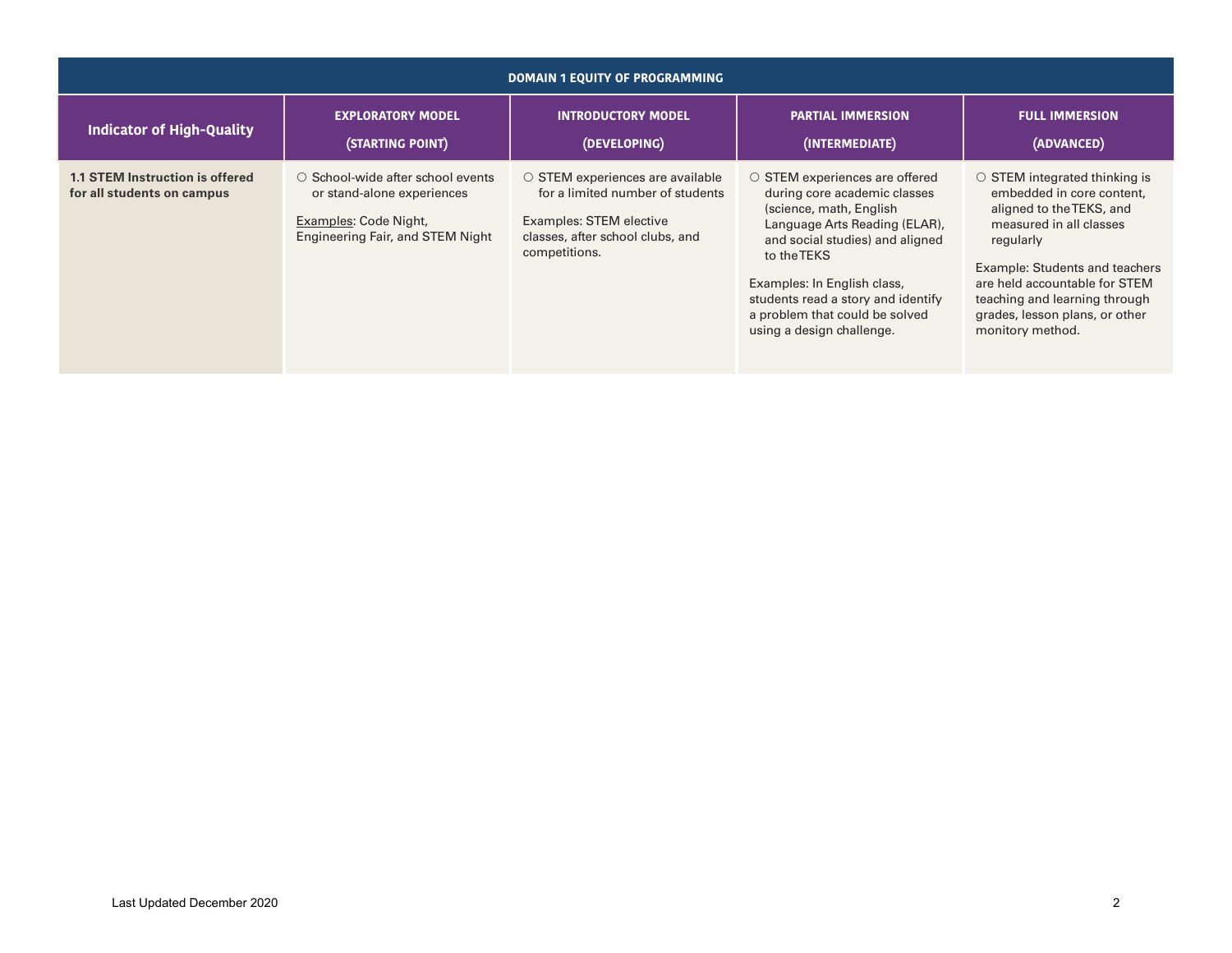| DOMAIN 2 SCHOOL CLIMATE AND CULTURE                                                                                       |                                                                                                                                                                                                                                                           |                                                                                                                                                                                                                                                                                                                                                                                    |                                                                                                                                                                                                                                                                                                                                                                                                                                                                                                                         |                                                                                                                                                                                                                                                                                                                                                                                                                                                                                                                                                                                                                                                                                     |  |  |
|---------------------------------------------------------------------------------------------------------------------------|-----------------------------------------------------------------------------------------------------------------------------------------------------------------------------------------------------------------------------------------------------------|------------------------------------------------------------------------------------------------------------------------------------------------------------------------------------------------------------------------------------------------------------------------------------------------------------------------------------------------------------------------------------|-------------------------------------------------------------------------------------------------------------------------------------------------------------------------------------------------------------------------------------------------------------------------------------------------------------------------------------------------------------------------------------------------------------------------------------------------------------------------------------------------------------------------|-------------------------------------------------------------------------------------------------------------------------------------------------------------------------------------------------------------------------------------------------------------------------------------------------------------------------------------------------------------------------------------------------------------------------------------------------------------------------------------------------------------------------------------------------------------------------------------------------------------------------------------------------------------------------------------|--|--|
| <b>Indicator of High-Quality</b>                                                                                          | <b>EXPLORATORY MODEL</b><br>(STARTING POINT)                                                                                                                                                                                                              | <b>INTRODUCTORY MODEL</b><br>(DEVELOPING)                                                                                                                                                                                                                                                                                                                                          | <b>PARTIAL IMMERSION</b><br>(INTERMEDIATE)                                                                                                                                                                                                                                                                                                                                                                                                                                                                              | <b>FULL IMMERSION</b><br>(ADVANCED)                                                                                                                                                                                                                                                                                                                                                                                                                                                                                                                                                                                                                                                 |  |  |
| 2.1 Professional development on<br>integrated STEM content,<br>resources, and instructional<br>methods provided for staff | O No professional development on<br>STEM resources or instructional<br>methods is offered for staff<br><b>Example: Professional Development</b><br>is only offered in content silos with<br>no ideas to connect content to other<br>subject areas.        | O One STEM professional<br>development opportunity is<br>offered each semester<br>Example: At the beginning of the<br>year, all teachers have a workshop<br>on how to use design-based<br>challenges to integrate multiple<br>subject areas.                                                                                                                                       | O At least three STEM professional<br>development opportunities are<br>offered during the year<br>Example: At the beginning of the<br>year, all teachers have a workshop<br>on how to use design-based<br>challenges to integrate multiple<br>subject areas and in the spring,<br>there is a follow up training on how<br>to connect design-based learning to<br>the real-world.                                                                                                                                        | ○ Ongoing (four or more) STEM<br>professional developments are<br>offered throughout the year with<br>ongoing instructional support<br>during implementation<br>Example: A campus provides<br>a series of STEM professional<br>development opportunities and<br>provides feedback to teachers<br>during the implementation phase<br>(such as walk throughs by the<br>administrator or by STEM peer<br>evaluations).                                                                                                                                                                                                                                                                 |  |  |
| 2.2 Professional development to<br>build a STEM culture and growth<br>mindset in the organization for all<br>staff        | O No professional development is<br>offered for staff to build a culture<br>of collaboration and growth<br>mindset<br>Example: Professional Development<br>focuses on content development<br>and not on growth-mindset and<br>collaboration of educators. | O One STEM professional<br>development opportunity is<br>offered each semester to build<br>a culture of collaboration and<br>growth mindset<br><b>Example:</b> At the beginning of the<br>year, all teachers have a workshop<br>on how to collaborate with other<br>educators to design authentic cross<br>curricular design-based challenges<br>and learn co-teaching techniques. | ○ At least three STEM professional<br>development opportunities are<br>offered during the year to build<br>a culture of collaboration and<br>growth mindset<br>Example: Throughout the year, all<br>teachers have workshops on how<br>to collaborate with other educators<br>to design authentic cross curricular<br>design-based challenges and learn<br>co-teaching techniques. Follow-up<br>opportunities are given for teachers<br>to grow professionally and practice<br>collaborative design and co-<br>teaching. | O Ongoing (four or more) STEM<br>professional developments are<br>offered throughout the year with<br>ongoing instructional support<br>during implementation to build<br>a culture of collaboration and<br>growth mindset<br>Example: Throughout the year, all<br>teachers have workshops on how<br>to collaborate with other educators<br>to design authentic cross curricular<br>design-based challenges and learn<br>co-teaching techniques. Educators<br>are required to implement<br>collaboration when designing<br>lessons and co-teaching should be<br>encouraged between content areas<br>(including between CTE and core<br>content educators at the secondary<br>level). |  |  |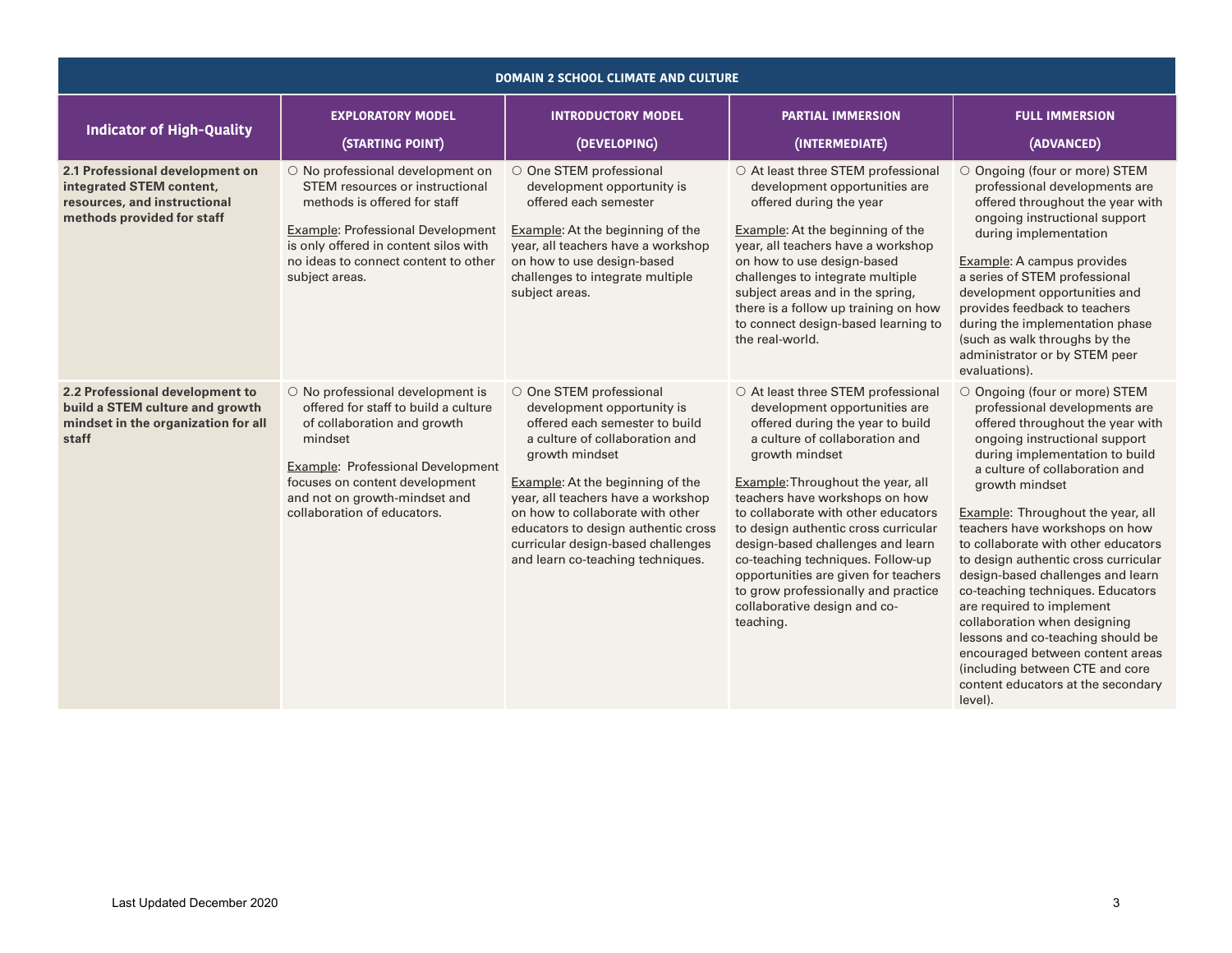| <b>DOMAIN 3 PROGRAM DESIGN</b>                                                                                                                                                                                                       |                                                                                                                                                                                          |                                                                                                                                                                                                                            |                                                                                                                                                                                                                                                                                                                              |                                                                                                                                                                                                                                                                                                                                                                                                                                                                              |  |
|--------------------------------------------------------------------------------------------------------------------------------------------------------------------------------------------------------------------------------------|------------------------------------------------------------------------------------------------------------------------------------------------------------------------------------------|----------------------------------------------------------------------------------------------------------------------------------------------------------------------------------------------------------------------------|------------------------------------------------------------------------------------------------------------------------------------------------------------------------------------------------------------------------------------------------------------------------------------------------------------------------------|------------------------------------------------------------------------------------------------------------------------------------------------------------------------------------------------------------------------------------------------------------------------------------------------------------------------------------------------------------------------------------------------------------------------------------------------------------------------------|--|
| <b>Indicator of High-Quality</b>                                                                                                                                                                                                     | <b>Exploratory Model</b><br>(Starting Point)                                                                                                                                             | <b>Introductory Model</b><br>(Developing)                                                                                                                                                                                  | <b>Partial Immersion</b><br>(Intermediate)                                                                                                                                                                                                                                                                                   | <b>Full Immersion</b><br>(Advanced)                                                                                                                                                                                                                                                                                                                                                                                                                                          |  |
| 3.1 Leadership team made up of<br><b>STEM stakeholders including</b><br>school board, community, higher<br>education, business and industry<br>to ensure a successful academic,<br>and career pipeline                               | O Leadership team includes<br>campus personnel                                                                                                                                           | O Leadership team includes<br>campus/district personnel and<br>school board                                                                                                                                                | O Leadership team includes<br>campus/district personnel,<br>school board, and a few STEM<br>community members                                                                                                                                                                                                                | O Leadership team includes<br>campus/district personnel,<br>school board, STEM community<br>members (non-profit, informal<br>STEM educators, STEM business<br>members), and higher education<br>partners (secondary)                                                                                                                                                                                                                                                         |  |
| 3.2 Students' PK-20 learning<br>pathways is aligned to STEM<br>careers and postsecondary STEM<br>degree plan                                                                                                                         | $\circ$ Stand-alone events make<br>connections between course<br>content to STEM careers<br>Example: A school hosts a code.<br>org event and connects content to<br>programming careers. | $\circ$ Core content courses make<br>connections between course<br>content to STEM careers<br>Example: As educators teach the<br>required content for a course they<br>connect where knowledge will be<br>used in careers. | $\circ$ District administrators have<br>considered local labor market<br>data when developing learning<br>pathways and align P-12 courses<br>to STEM careers<br>Example: Labor market data is used<br>to purposefully develop learning<br>pathways that will prepare students<br>for future career opportunities in<br>STEM. | $\circ$ District administrators have used<br>local labor market data when<br>developing learning pathways<br>and aligned P-12 courses to STEM<br>to postsecondary credentials and<br>STEM degree plans and mapped<br>pathways to careers<br>Example: Labor market data is<br>used to purposefully develop<br>learning pathways that align to<br>postsecondary STEM degree<br>plans and credentials that will<br>prepare students for future career<br>opportunities in STEM. |  |
| 3.3 STEM pathways include<br>academic and technical skills<br>to prepare students for STEM<br>careers (For example, engineering<br>students have both CTE courses<br>and high-level math and science<br>courses)<br>(Secondary Only) | $\circ$ STEM pathways include only core<br>content courses or only Career<br><b>Technical Education courses</b>                                                                          | $\circ$ STEM pathways include only core<br>content courses or only Career<br><b>Technical Education courses</b>                                                                                                            | STEM pathways include some<br>$\bigcirc$<br>advanced course work and<br><b>Career Technical Education</b><br>courses                                                                                                                                                                                                         | ○ STEM pathways include a pairing<br>of Career Technical Education<br>courses and advanced courses to<br>prepare students for the technical<br>application and advanced course<br>content needed in STEM careers<br>and entry into postsecondary<br>institutions                                                                                                                                                                                                             |  |
| 3.4 STEM program has a strategic<br>plan including STEM integrated<br>instruction aligned to the TEKS<br>and offered regularly throughout<br>the year                                                                                | ○ STEM experiences are stand-<br>alone events<br>O Experiences are not integrated<br>within content<br>$\circ$ Experiences are not aligned to<br>theTEKS                                 | ○ STEM experiences are available<br>for a limited number of students<br>$\circ$ STEM is anchored in one content<br>area throughout the school<br>○ Experiences might be aligned to<br><b>TEKS</b>                          | ○ STEM experiences are embedded<br>into the lesson cycle regularly<br>$\circ$ Cross curricular connections<br>within each grade level<br>O Experiences are embedded in<br>content and aligned to TEKS                                                                                                                        | $\circ$ All content taught through<br>a cross curricular approach<br>blending STEM into all content<br>seamlessly<br>O AllTEKS are taught through PBL/<br>Design-based challenges<br>O No content TEKS are taught in<br>siloes                                                                                                                                                                                                                                               |  |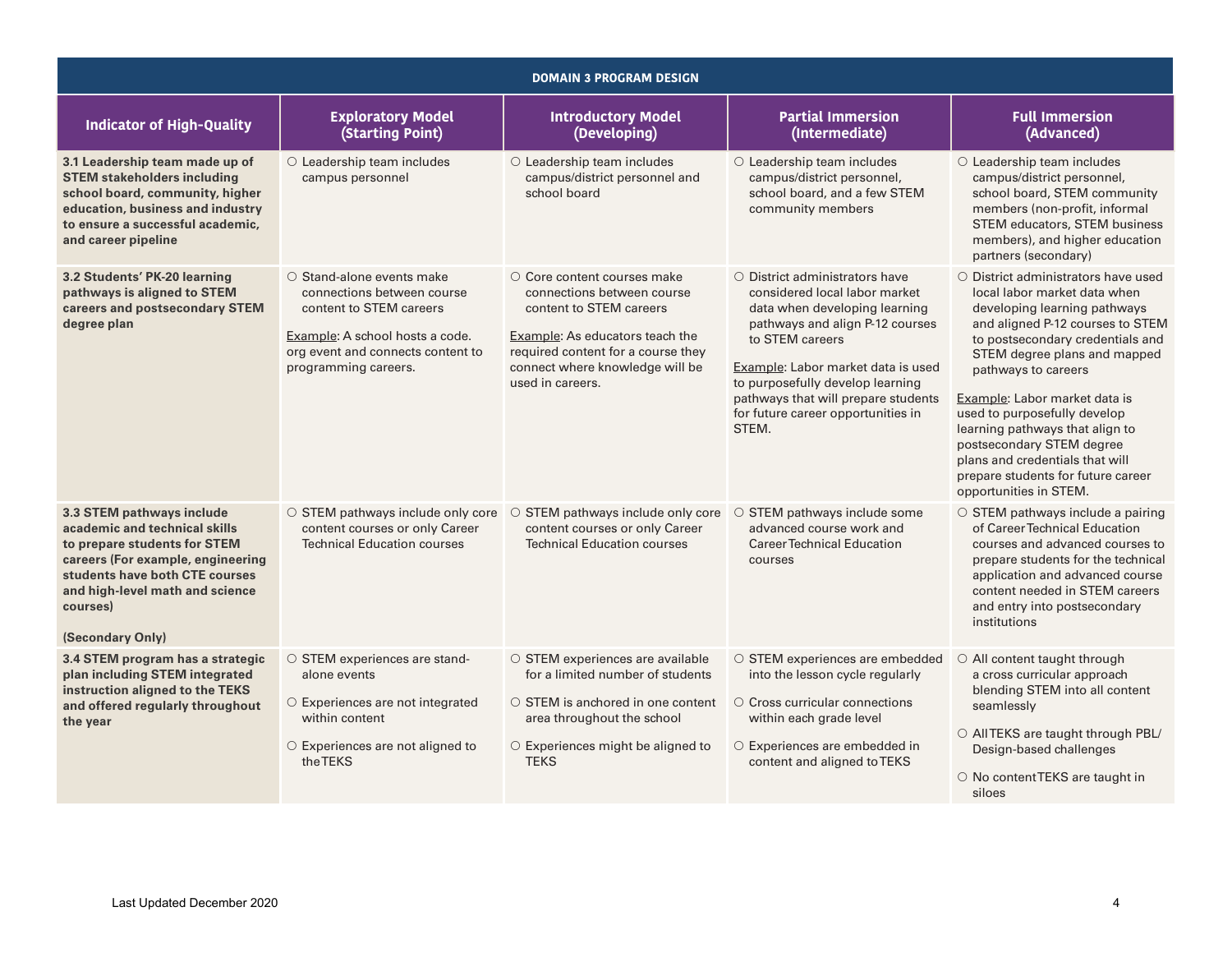| DOMAIN 4 CURRICULAR ASPECTS OF THE PROGRAM                                                                                                  |                                                                                                                                                                                                                                                                                                                              |                                                                                                                                                                                                                                                                                                                                                                                |                                                                                                                                                                                                                                                                                                                                                                                                                                                  |                                                                                                                                                                                                                                                                                                                                                                                                                                                                                                                                                                                                              |  |  |
|---------------------------------------------------------------------------------------------------------------------------------------------|------------------------------------------------------------------------------------------------------------------------------------------------------------------------------------------------------------------------------------------------------------------------------------------------------------------------------|--------------------------------------------------------------------------------------------------------------------------------------------------------------------------------------------------------------------------------------------------------------------------------------------------------------------------------------------------------------------------------|--------------------------------------------------------------------------------------------------------------------------------------------------------------------------------------------------------------------------------------------------------------------------------------------------------------------------------------------------------------------------------------------------------------------------------------------------|--------------------------------------------------------------------------------------------------------------------------------------------------------------------------------------------------------------------------------------------------------------------------------------------------------------------------------------------------------------------------------------------------------------------------------------------------------------------------------------------------------------------------------------------------------------------------------------------------------------|--|--|
| <b>Indicator of High-Quality</b>                                                                                                            | <b>Exploratory Model</b><br>(Starting Point)                                                                                                                                                                                                                                                                                 | <b>Introductory Model</b><br>(Developing)                                                                                                                                                                                                                                                                                                                                      | <b>Partial Immersion</b><br>(Intermediate)                                                                                                                                                                                                                                                                                                                                                                                                       | <b>Full Immersion</b><br>(Advanced)                                                                                                                                                                                                                                                                                                                                                                                                                                                                                                                                                                          |  |  |
| <b>4.1 STEM Project/Problem-Based</b><br><b>Learning (PBL) and/or Design-</b><br><b>Based Challenges are aligned to</b><br>grade level TEKS | ○ Experiences are not aligned to<br>academic content standards<br>(TEKS)<br>Example: A design challenge with<br>the focus on the engineering design<br>process not content                                                                                                                                                   | ○ Experiences might be aligned to<br>one academic content standard<br>(TEKS) within the class it is being<br>taught<br>Example: A design challenge with<br>one TEKS from a science unit                                                                                                                                                                                        | $\circ$ Experiences are aligned to<br>multiple academic content<br>standards (TEKS) within the class<br>it is being taught<br>Example: A design challenge with<br>two or more TEKS from a science<br>unit                                                                                                                                                                                                                                        | $\circ$ Experiences are aligned to a<br>bundle of academic content<br>standards (TEKS) from multiple<br>content areas<br>Example: A design challenge with<br>two or more TEKS from a science<br>unit, one TEKS from math, and one<br><b>TEKS</b> from social studies                                                                                                                                                                                                                                                                                                                                         |  |  |
| 4.2 STEM Project/Problem-Based<br><b>Learning (PBL) or Design-Based</b><br><b>Challenges have integrated</b><br>content across STEM fields  | $\circ$ Learning provides no opportunity<br>for students to consider<br>relationships between and<br>among STEM fields (science,<br>technology, engineering,<br>mathematics)<br>Example: A science PBL with no<br>connection to math, engineering,<br>or technology in order to solve the<br>problem.                        | ○ Students complete STEM<br>learning one or two times<br>during the year and the learning<br>includes at least two relationships<br>between STEM fields (science,<br>technology, engineering,<br>mathematics)<br>Example: A science PBL that<br>incorporates engineering in order to<br>solve the problem.                                                                     | ○ Students complete STEM<br>learning during one unit per<br>grading period and the learning<br>integrates three or more<br>relationships between STEM<br>fields (science, technology,<br>engineering, mathematics)<br>Example: A science PBL that<br>incorporates math and engineering<br>in order to solve the problem.                                                                                                                         | ○ Students complete STEM<br>learning during all units and<br>the learning integrates the<br>relationship between all STEM<br>fields (science, technology,<br>engineering, mathematics)<br>Example: A science PBL that<br>incorporates math, engineering and<br>technology in order to solve the<br>problem.                                                                                                                                                                                                                                                                                                  |  |  |
| 4.3 STEM classroom experiences<br>include career exploration and<br>authentic real-world activities/<br>projects                            | $\circ$ A school-wide event is held<br>with a general connection to an<br>industry<br>O Students complete experiences<br>that are not connected to<br>authentic real-world problems<br>Example: A STEM event is held in<br>the school's makerspace to educate<br>families about the fabrication<br>process in manufacturing. | ○ Students engage in the work<br>from a STEM field, but no<br>connection is explicitly made to a<br><b>STEM</b> careers<br>O Students complete an experience<br>that is connected to a general<br>authentic real-world problem<br>Example: 5 <sup>th</sup> grade students design<br>a package based on their knowledge<br>of insulators to keep an item cold<br>for two hours. | ○ Students engage in the work<br>from a STEM field and learn<br>about careers that use the<br>practices they are learning<br>○ Students complete an experience<br>that is connected to a specific<br>authentic real-world problem<br>Example: 5 <sup>th</sup> grade students are<br>taught how manufactures design<br>packages and based on their<br>knowledge of insulators students<br>design a package to keep an item<br>cold for two hours. | O Students engage in a simulated<br>experience where they are<br>working as a STEM professional<br>while completing a PBL or<br>design-based challenge<br>O Students complete an experience<br>that is connected to a problem<br>in the community or posed by<br>business/industry partners<br>Example: 5 <sup>th</sup> grade students<br>simulate being a doctor challenged<br>with transporting a vaccine to<br>a village two hours from the<br>airport. They must research how<br>manufactures design packages and<br>based on their knowledge design<br>a package to keep an item cold for<br>two hours. |  |  |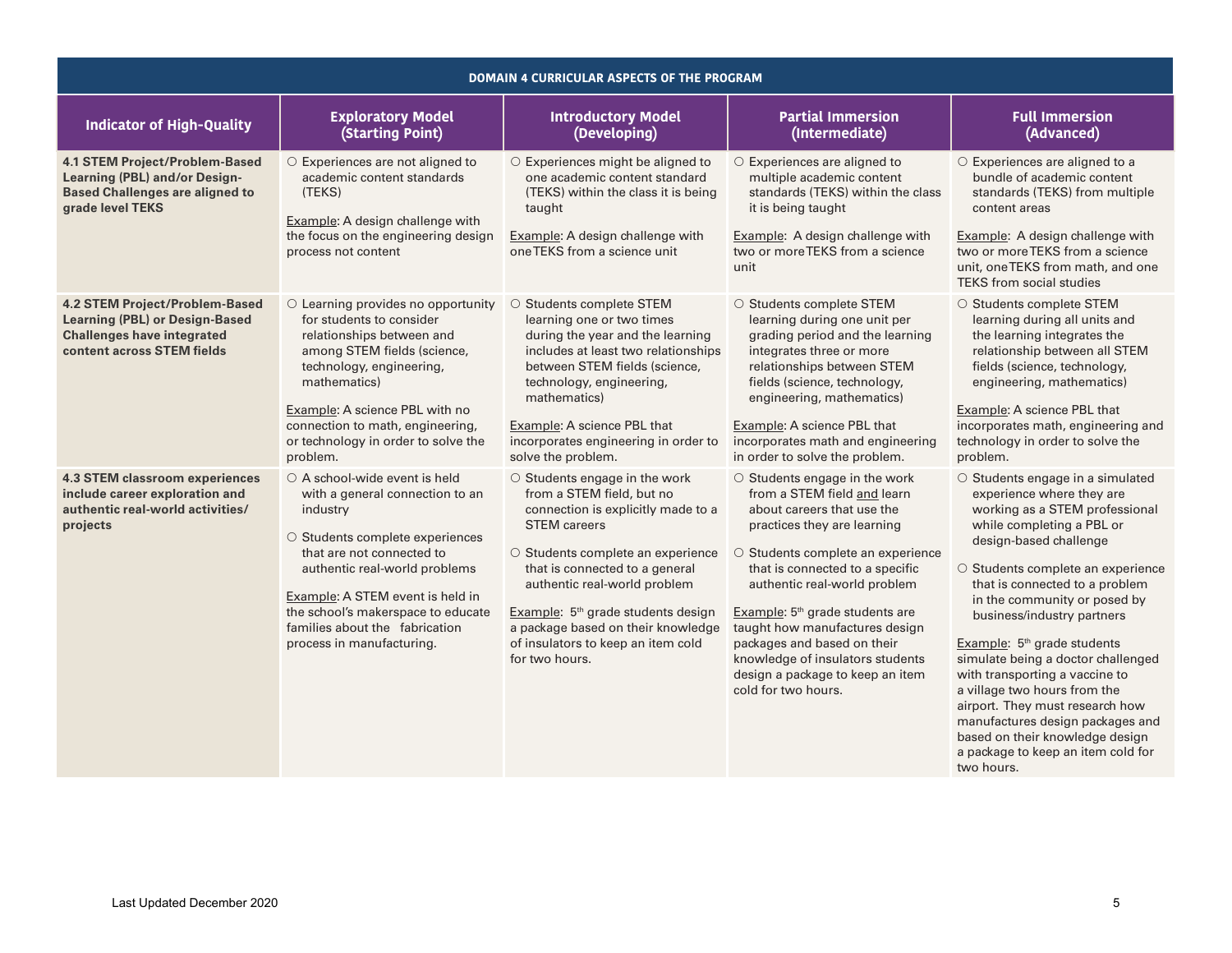| DOMAIN 4 CURRICULAR ASPECTS OF THE PROGRAM                                                                                                           |                                                                                                                                                                                                                                                                                              |                                                                                                                                                                                                                                                                                                                                                                                                                                                                                          |                                                                                                                                                                                                                                                                                                                                                                                                                                                                                                                  |                                                                                                                                                                                                                                                                                                                                                                                                                                                                                                                                                                                                                                                                         |  |  |
|------------------------------------------------------------------------------------------------------------------------------------------------------|----------------------------------------------------------------------------------------------------------------------------------------------------------------------------------------------------------------------------------------------------------------------------------------------|------------------------------------------------------------------------------------------------------------------------------------------------------------------------------------------------------------------------------------------------------------------------------------------------------------------------------------------------------------------------------------------------------------------------------------------------------------------------------------------|------------------------------------------------------------------------------------------------------------------------------------------------------------------------------------------------------------------------------------------------------------------------------------------------------------------------------------------------------------------------------------------------------------------------------------------------------------------------------------------------------------------|-------------------------------------------------------------------------------------------------------------------------------------------------------------------------------------------------------------------------------------------------------------------------------------------------------------------------------------------------------------------------------------------------------------------------------------------------------------------------------------------------------------------------------------------------------------------------------------------------------------------------------------------------------------------------|--|--|
| <b>Indicator of High-Quality</b>                                                                                                                     | <b>Exploratory Model</b><br>(Starting Point)                                                                                                                                                                                                                                                 | <b>Introductory Model</b><br>(Developing)                                                                                                                                                                                                                                                                                                                                                                                                                                                | <b>Partial Immersion</b><br>(Intermediate)                                                                                                                                                                                                                                                                                                                                                                                                                                                                       | <b>Full Immersion</b><br>(Advanced)                                                                                                                                                                                                                                                                                                                                                                                                                                                                                                                                                                                                                                     |  |  |
| <b>4.4 Opportunities to develop STEM</b><br><b>Fluency Skills: communication,</b><br>collaboration, creativity, critical<br>thinking, and resilience | O Students work independently<br>without opportunities to develop<br>and practice STEM Fluency Skills<br>and students do not present their<br>ideas or work to their team or<br>their classmates<br>Example: Students are given a<br>problem and work independently to<br>solve the problem. | $\circ$ Students work in teams with<br>opportunities to develop and<br>practice STEM Fluency Skills, but<br>it is unstructured with very little<br>individual accountability and<br>students present their ideas or<br>work to their teammates, but not<br>to their classmates<br>Example: Students are given a<br>problem; students record their<br>individual ideas on how to solve<br>the problem and then share their<br>ideas with the team to develop a<br>combined team solution. | $\circ$ Students work in teams with<br>opportunities to develop and<br>practice STEM Fluency Skills,<br>are assigned roles for individual<br>accountability and students<br>present their ideas or work to<br>their teammates, but not to their<br>classmates<br>Example: Students are given a<br>problem; through the lens of their<br>assigned a role they record their<br>individual ideas on how to solve<br>the problem and then share their<br>ideas with the team to develop a<br>combined team solution. | ○ Students work in structured<br>collaborative teams with<br>opportunities to develop and<br>practice STEM Fluency Skills,<br>clear expectations for individual<br>accountability, present their ideas<br>or work to their team as well as<br>present their team product to<br>their classmates or business/<br>industry partner<br>Example: Students are given a<br>problem; through the lens of their<br>assigned a role they record their<br>individual ideas on how to solve<br>the problem, share their ideas with<br>the team to develop a combined<br>team solution and then present their<br>team solution to their classmates or<br>business/industry partner. |  |  |
| 4.5(a) Opportunities to develop the<br>technical skills of the engineering<br>design process                                                         | O Experiences include one step of<br>the engineering design process<br>(identify, imagine, plan, create,<br>improve) to solve the problem<br>Example: Students are given a<br>problem to investigate and are<br>asked to brainstorm a solution to<br>the problem.                            | O Experiences include two or more<br>steps of the engineering design<br>process (identify, imagine, plan,<br>create, improve) to solve the<br>problem<br>Example: Students are given a<br>problem to investigate, asked to<br>design a plan and create a protype.                                                                                                                                                                                                                        | O Experiences include four or more<br>steps in the engineering design<br>process (identify, imagine, plan,<br>create, improve) to solve the<br>problem<br>Example: Students are given a<br>problem to investigate, are asked to<br>design a plan, create a protype and<br>given time to redesign and improve<br>their product.                                                                                                                                                                                   | $\circ$ Experiences include the students<br>identifying the problem to solve<br>using the entire engineering<br>design process (identify, imagine,<br>plan, create, improve) to solve<br>the problem<br>Example: Students research a topic<br>they are learning about and identify<br>a related problem they will use the<br>engineering design process to solve.                                                                                                                                                                                                                                                                                                       |  |  |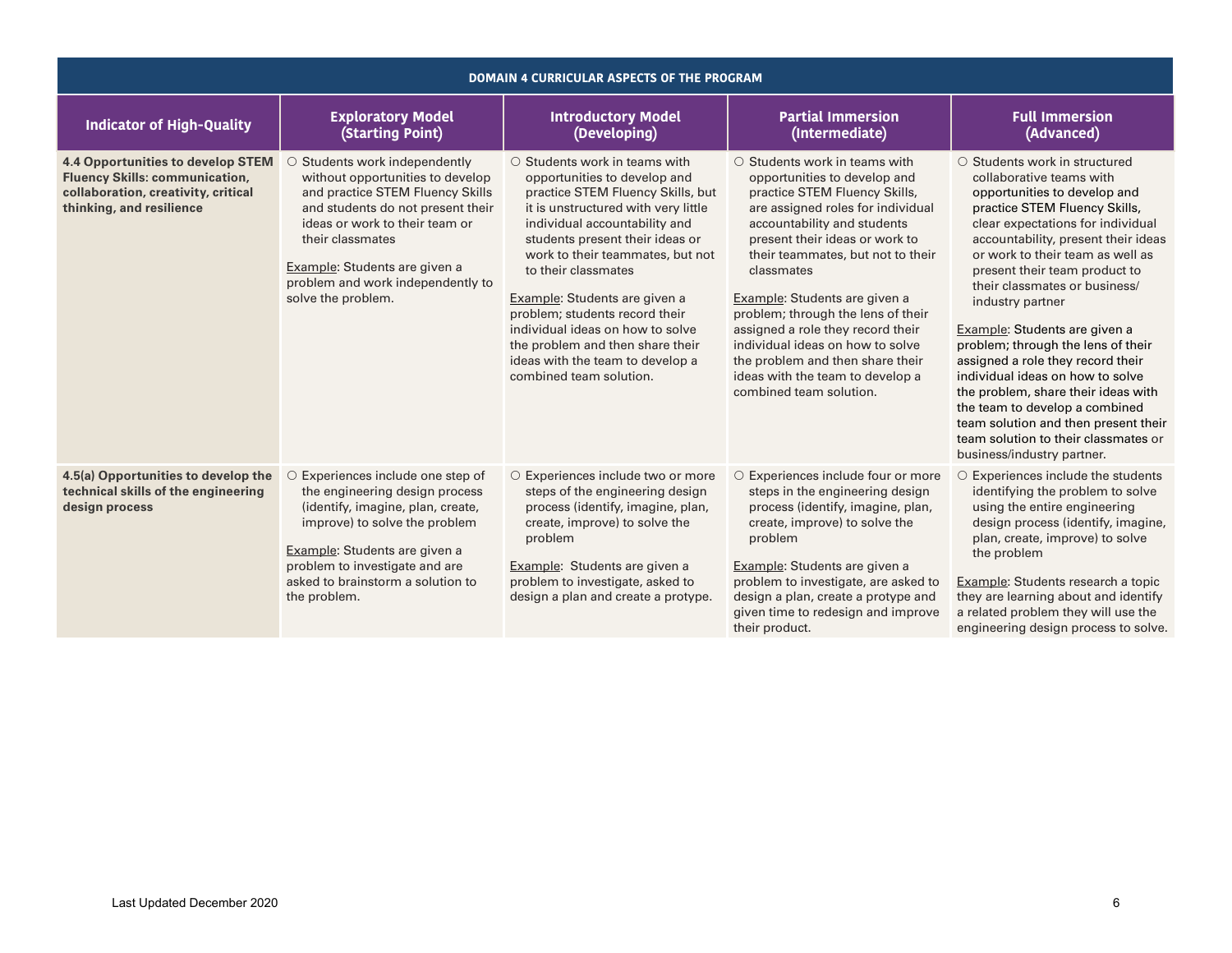| DOMAIN 4 CURRICULAR ASPECTS OF THE PROGRAM                                                                            |                                                                                                                                                                                                                                                                                                                                             |                                                                                                                                                                                                                                                                                                                                                                                                                 |                                                                                                                                                                                                                                                                                                                                                                                                                                                                                                                                                    |                                                                                                                                                                                                                                                                                                                                                                                                                                                                                                                                                                                                                         |  |  |
|-----------------------------------------------------------------------------------------------------------------------|---------------------------------------------------------------------------------------------------------------------------------------------------------------------------------------------------------------------------------------------------------------------------------------------------------------------------------------------|-----------------------------------------------------------------------------------------------------------------------------------------------------------------------------------------------------------------------------------------------------------------------------------------------------------------------------------------------------------------------------------------------------------------|----------------------------------------------------------------------------------------------------------------------------------------------------------------------------------------------------------------------------------------------------------------------------------------------------------------------------------------------------------------------------------------------------------------------------------------------------------------------------------------------------------------------------------------------------|-------------------------------------------------------------------------------------------------------------------------------------------------------------------------------------------------------------------------------------------------------------------------------------------------------------------------------------------------------------------------------------------------------------------------------------------------------------------------------------------------------------------------------------------------------------------------------------------------------------------------|--|--|
| <b>Indicator of High-Quality</b>                                                                                      | <b>Exploratory Model</b><br>(Starting Point)                                                                                                                                                                                                                                                                                                | <b>Introductory Model</b><br>(Developing)                                                                                                                                                                                                                                                                                                                                                                       | <b>Partial Immersion</b><br>(Intermediate)                                                                                                                                                                                                                                                                                                                                                                                                                                                                                                         | <b>Full Immersion</b><br>(Advanced)                                                                                                                                                                                                                                                                                                                                                                                                                                                                                                                                                                                     |  |  |
| 4.5(b) Opportunities to develop the<br>technical skills of computational<br>thinking process                          | ○ Experiences include one step<br>of the computational thinking<br>process (decomposition, pattern<br>recognition, abstraction, and<br>algorithms) to solve the problem<br>Example: Students use<br>computational thinking to plant a<br>garden. They decompose the idea<br>first by deciding what type of plants<br>will be in the garden. | O Experiences include two or more<br>of the computational thinking<br>processes (decomposition,<br>pattern recognition, abstraction,<br>and algorithms) to solve the<br>problem<br>Example: Students use<br>computational thinking to plant a<br>garden. They decompose the idea<br>by deciding what type of plants<br>will be in the garden and look for<br>patterns in sunlight and watering<br>requirements. | O Experiences include four or more<br>of the computational thinking<br>processes (decomposition,<br>pattern recognition, abstraction,<br>and algorithms) to solve the<br>problem<br>Example: Students use<br>computational thinking to plant a<br>garden. They decompose the idea<br>by deciding what type of plants<br>will be in the garden and look for<br>patterns in sunlight and watering<br>requirements. They will abstract<br>any unnecessary information then<br>design a plan that will arrange the<br>plants according to their needs. | $\circ$ Experiences include the entire<br>computational thinking process<br>including decomposition, pattern<br>recognition, abstraction, and<br>algorithms to solve the problem<br>Example: Students use<br>computational thinking to plant<br>a garden. They first decide what<br>plants they will plant and look for<br>patterns in sunlight and watering<br>requirements. They will then design<br>a plan that will arrange the plants<br>according to their needs and a<br>schedule for watering different areas<br>of the garden.                                                                                 |  |  |
| <b>4.6 Experiences are vertically</b><br>aligned throughout the district/<br>campus and to postsecondary<br>$(PK-20)$ | ○ STEM experiences are stand-<br>alone events and are not<br>intended to connect<br>Example: Students can attend an<br>evening coding event during the fall<br>semester and have an engineering<br>fair during the spring semester.                                                                                                         | ○ STEM experiences might be<br>aligned to the TEKS, but the<br>experiences do progress each<br>year to build STEM literacy<br>Example: 3 <sup>rd</sup> -5 <sup>th</sup> grade students<br>experience design challenges that<br>are aligned, and experiences do<br>not repeat while on the elementary<br>campus.                                                                                                 | ○ STEM experiences are aligned<br>to the TEKS and experiences<br>progress each year to build STEM<br>literacy<br>Example: An elementary has a PK-5<br>STEM program that is aligned to<br>the TEKS and design challenges<br>increase in complexity each year.                                                                                                                                                                                                                                                                                       | ○ STEM experiences are aligned at<br>multiple campuses to establish a<br>STEM pathway for students that<br>lead to postsecondary success<br>Example: An ISD has a STEM<br>pathway that is vertically aligned<br>that leads to STEM career readiness.                                                                                                                                                                                                                                                                                                                                                                    |  |  |
| 4.7 Experiences are horizontally<br>aligned to TEKS throughout the<br>grade level (cross curricular)                  | ○ A stand-alone design challenge<br>or event that does not connect to<br><b>TEKS</b><br><b>Example: Students experience the</b><br>engineering design challenge by<br>building a noodle tower, but there<br>is no connection made to content or<br>TEKS.                                                                                    | ○ STEM Learning includes TEKS<br>from at least 1 other content area<br>(science, math, social studies,<br>ELAR) and teachers should be<br>collaborating between grade<br>levels<br>Example: Math lesson that includes<br>math and science TEKS to complete<br>the engineering challenge (math<br>and science).                                                                                                  | ○ Learning includes TEKS from<br>at least 2 other content areas<br>(science, math, social studies,<br>and ELAR) and teachers should<br>be collaborating between grade<br>levels<br>Example: Math lesson that includes<br>technology, science and engineering<br>to complete the challenge and the<br>teacher provides examples of where<br>this problem has been seen in US<br>history (math, science, technology,<br>social studies).                                                                                                             | O Experiences require students to<br>connect at least 3 content areas<br>(science, math, social studies,<br>and ELAR) and teachers should<br>be collaborating between grade<br>levels and potentially co-teaching<br>lessons<br>Example: Math lesson is co-taught<br>with the English teacher and<br>requires students to use technology<br>to solve a problem using science<br>and math content knowledge.<br>Students will research connections<br>in US history to their project and<br>creatively present their findings to<br>the class.<br>(math, science, technology, social<br>studies, English, writing, arts) |  |  |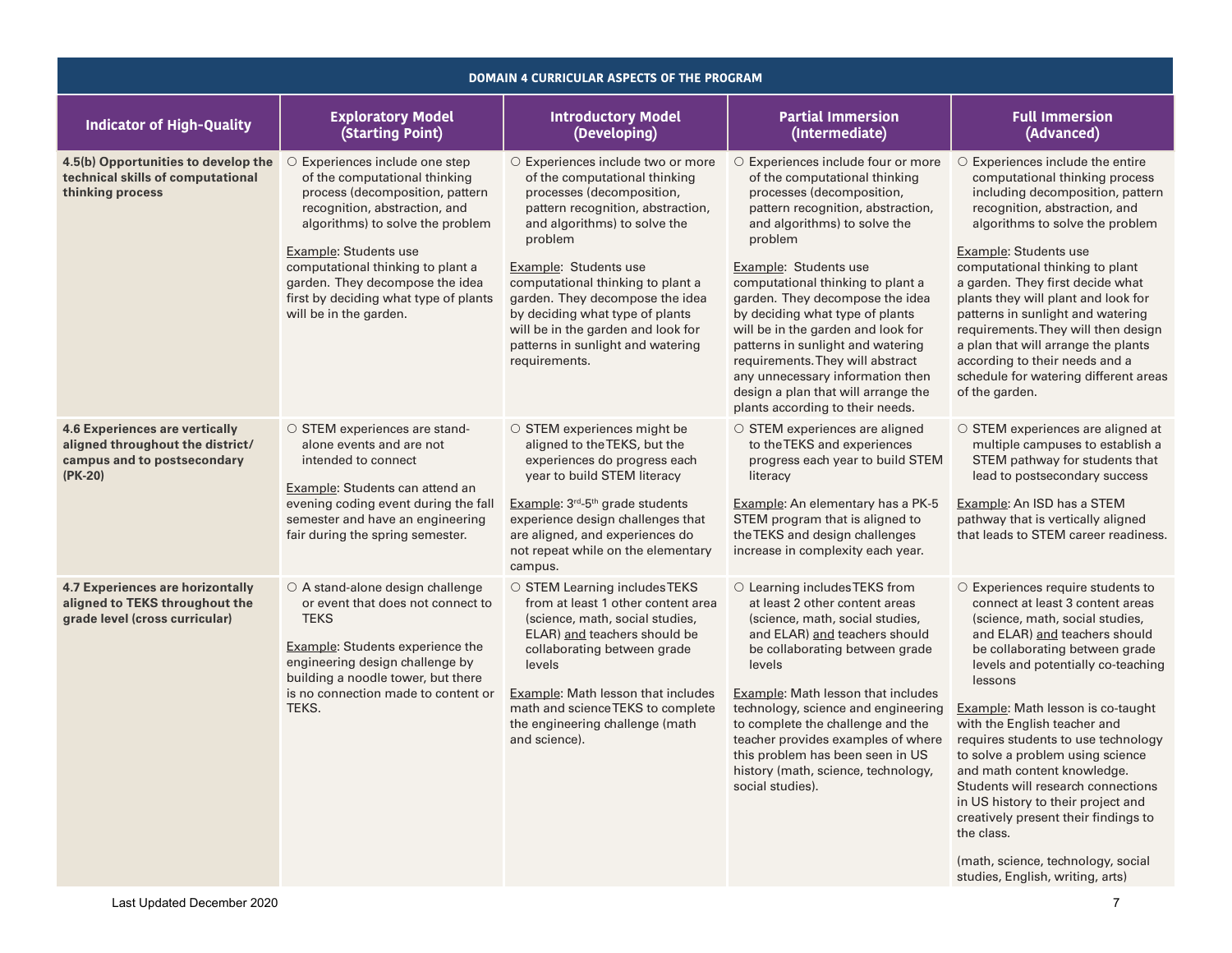| <b>DOMAIN 4 CURRICULAR ASPECTS OF THE PROGRAM</b>                                                                                                      |                                                                                                                                                                                                |                                                                                                                                                                                                                                                                                                                                                                                                                               |                                                                                                                                                                                                                                                                                                                                                                                                                                                                         |                                                                                                                                                                                                                                                                                                                                                                                                                                                        |  |
|--------------------------------------------------------------------------------------------------------------------------------------------------------|------------------------------------------------------------------------------------------------------------------------------------------------------------------------------------------------|-------------------------------------------------------------------------------------------------------------------------------------------------------------------------------------------------------------------------------------------------------------------------------------------------------------------------------------------------------------------------------------------------------------------------------|-------------------------------------------------------------------------------------------------------------------------------------------------------------------------------------------------------------------------------------------------------------------------------------------------------------------------------------------------------------------------------------------------------------------------------------------------------------------------|--------------------------------------------------------------------------------------------------------------------------------------------------------------------------------------------------------------------------------------------------------------------------------------------------------------------------------------------------------------------------------------------------------------------------------------------------------|--|
| <b>Indicator of High-Quality</b>                                                                                                                       | <b>Exploratory Model</b><br>(Starting Point)                                                                                                                                                   | <b>Introductory Model</b><br>(Developing)                                                                                                                                                                                                                                                                                                                                                                                     | <b>Partial Immersion</b><br>(Intermediate)                                                                                                                                                                                                                                                                                                                                                                                                                              | <b>Full Immersion</b><br>(Advanced)                                                                                                                                                                                                                                                                                                                                                                                                                    |  |
| 4.8 Student mastery is<br>demonstrated through a variety<br>of assessment methods including<br>formative, summative, and<br>performance-based measures | $\circ$ Assessments are limited to<br>measuring retention through<br>traditional assessment<br><b>Examples: Student mastery is</b><br>determined by multiple choice<br>quizzes or a worksheet. | ○ Assessment methods include<br>more than one type per unit<br>to show mastery of content<br>including performance-based<br>assessments<br>Examples: Performance-based<br>assessments (such as projects or<br>simulations) are used with a mix<br>of formative assessments (such as<br>exit slips or quick response) and/or<br>summative assessments (unit test<br>or end of course exam) to determine<br>mastery of content. | $\bigcirc$ Assessment methods include<br>all types of assessment per unit<br>to show mastery of content<br>including performance-based<br>assessments<br>Examples: Each unit consists of<br>all types of assessment: formative<br>assessments (such as exit slips<br>or quick response), performance<br>assessments (such as projects<br>or simulations) and summative<br>assessments (unit test or end of<br>course exam) are used to determine<br>mastery of content. | ○ Assessment method includes<br>all types of assessment and<br>structured performance-based<br>assessments tied to authentic<br>real-world situations that allow<br>students to demonstrate mastery<br>of content and STEM Fluency<br>Skills graded with a rubric<br>Example: Each unit consists of all<br>forms of assessments including<br>not only content but also STEM<br>fluency skills and an understood<br>relationship to real-world context. |  |

| <b>DOMAIN 5 STAKEHOLDER ENGAGEMENT</b>                                                                                                                                                            |                                                                                                                                                                                                                                                                                                |                                                                                                                                                                                                                                                                                                                                          |                                                                                                                                                                                                                                                                                                                                           |                                                                                                                                                                                                                                                                                                                                              |  |
|---------------------------------------------------------------------------------------------------------------------------------------------------------------------------------------------------|------------------------------------------------------------------------------------------------------------------------------------------------------------------------------------------------------------------------------------------------------------------------------------------------|------------------------------------------------------------------------------------------------------------------------------------------------------------------------------------------------------------------------------------------------------------------------------------------------------------------------------------------|-------------------------------------------------------------------------------------------------------------------------------------------------------------------------------------------------------------------------------------------------------------------------------------------------------------------------------------------|----------------------------------------------------------------------------------------------------------------------------------------------------------------------------------------------------------------------------------------------------------------------------------------------------------------------------------------------|--|
| <b>Indicator of High-Quality</b>                                                                                                                                                                  | <b>Exploratory Model</b><br>(Starting Point)                                                                                                                                                                                                                                                   | <b>Introductory Model</b><br>(Developing)                                                                                                                                                                                                                                                                                                | <b>Partial Immersion</b><br>(Intermediate)                                                                                                                                                                                                                                                                                                | <b>Full Immersion</b><br>(Advanced)                                                                                                                                                                                                                                                                                                          |  |
| 5.1 Connections to effective in and<br>out-of-school STEM programs                                                                                                                                | $\circ$ No STEM experiences happen<br>outside of the school<br><b>Example: Students only learn</b><br>content at school with no interaction<br>with out of school STEM educators.                                                                                                              | ○ Some STEM experiences include<br>in and out-of-school experiences<br>and are mostly coordinated by<br>either the formal or informal<br>educators<br>Example: Students have access to<br>STEM after school programming<br>through a nonprofit organization.                                                                             | ○ A mix of STEM experiences are<br>provided throughout the year<br>and include both in and out-of-<br>school events and are mostly<br>coordinated by either the formal<br>or informal educators<br>Example: A campus has a calendar<br>of STEM events that happen both<br>during the day, after school, and<br>during the summer.         | ○ Local STEM ecosystem partners<br>meet with staff to plan a calendar<br>of STEM events that will include<br>a variety of in and out-of-school<br>STEM experiences for students at<br>all grade levels<br>Example: Teachers make a strategic<br>plan on how to involve out of school<br>STEM partners to support their<br>classroom content. |  |
| 5.2 Stakeholder partnerships<br>that expand classroom learning<br>to include capstone experiences<br>(including virtual) such as<br>mentorships, internships,<br>practicums<br>(High School Only) | Students do not interact with STEM<br>business/industry or non-profits<br>to expand learning experiences in<br>STEM and no formal agreements<br>are in place<br>Example: Students do not have<br>an opportunity to participate with<br>STEM business and industry<br>through a work placement. | A few students have 1-2<br>0.<br>interactions each year with STEM<br>business/industry or non-profits<br>to expand learning experiences<br>in STEM and most students have<br>formal partnership agreements<br>in place<br>Example: Staff have identified<br>students' career interests and have<br>arranged for short-term interactions. | $\circ$ Many students have 1-2<br>interactions each year with STEM<br>business/industry or non-profits<br>to expand learning experiences<br>in STEM and most students have<br>formal partnership agreements<br>in place<br>Example: Staff have identified<br>students' career interests and have<br>arranged for short-term interactions. | ○ Most students have 3-4<br>interactions each year with STEM<br>business/industry or non-profits<br>to expand learning experiences<br>in STEM and most students have<br>formal partnership agreements<br>in place<br>Example: Staff have identified<br>students' career interests and have<br>arranged for long-term interactions.           |  |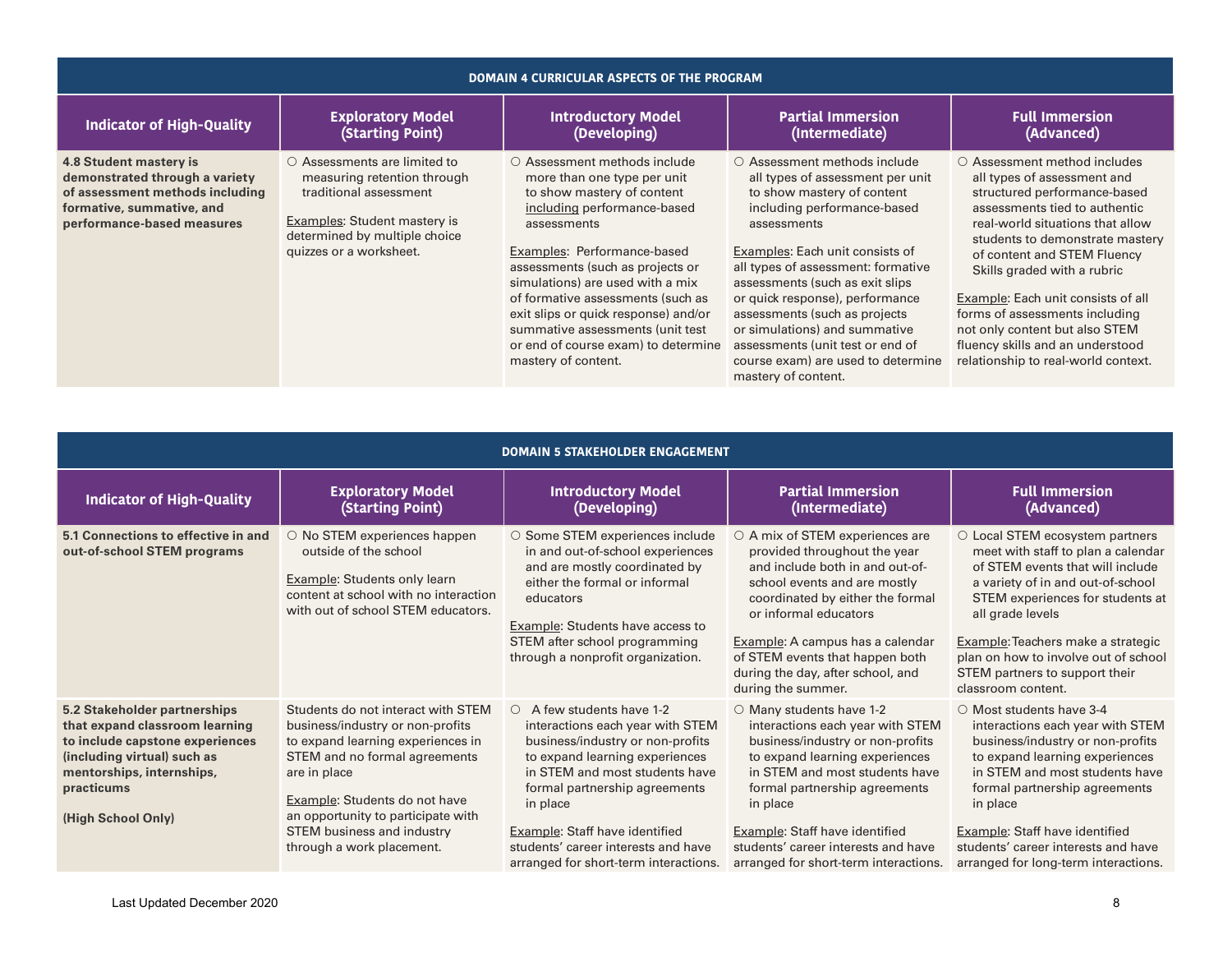| <b>DOMAIN 5 STAKEHOLDER ENGAGEMENT</b>                                                                                                                 |                                                                                                                                                                                                                                                      |                                                                                                                                                                                                                                                                                                                                                                                                                    |                                                                                                                                                                                                                                                                                                                                                                                                                                                         |                                                                                                                                                                                                                                                                                                                                                                                                                                                                                     |  |
|--------------------------------------------------------------------------------------------------------------------------------------------------------|------------------------------------------------------------------------------------------------------------------------------------------------------------------------------------------------------------------------------------------------------|--------------------------------------------------------------------------------------------------------------------------------------------------------------------------------------------------------------------------------------------------------------------------------------------------------------------------------------------------------------------------------------------------------------------|---------------------------------------------------------------------------------------------------------------------------------------------------------------------------------------------------------------------------------------------------------------------------------------------------------------------------------------------------------------------------------------------------------------------------------------------------------|-------------------------------------------------------------------------------------------------------------------------------------------------------------------------------------------------------------------------------------------------------------------------------------------------------------------------------------------------------------------------------------------------------------------------------------------------------------------------------------|--|
| <b>Indicator of High-Quality</b>                                                                                                                       | <b>Exploratory Model</b><br>(Starting Point)                                                                                                                                                                                                         | <b>Introductory Model</b><br>(Developing)                                                                                                                                                                                                                                                                                                                                                                          | <b>Partial Immersion</b><br>(Intermediate)                                                                                                                                                                                                                                                                                                                                                                                                              | <b>Full Immersion</b><br>(Advanced)                                                                                                                                                                                                                                                                                                                                                                                                                                                 |  |
| 5.3 STEM Work-Based Learning<br>experiences to increase interest<br>and abilities in careers requiring<br><b>STEM fluency skills</b>                   | ○ There are no PK-12 career<br>connections that expand<br>learning beyond the classroom<br>boundaries that promote<br>students' interest or abilities in<br><b>STEM</b> careers<br>Example: Students learn content<br>with no connection to careers. | $\circ$ There is at least one career<br>connection that expands<br>learning beyond the classroom<br>boundaries per grade level (PK-<br>12) promoting students' interest<br>or abilities in STEM careers<br>Example: Students participate in<br>a career activity (such as looking<br>at pictures of career professionals<br>using the content) to give relevance<br>to what they are learning in the<br>classroom. | $\circ$ There are two or more career<br>connections that expand<br>learning beyond the classroom<br>boundaries per grade level (PK-<br>12) promoting students' interest<br>or abilities in STEM careers<br>Examples: Students sometimes<br>learn about who does the work<br>they are studying (such as a quest<br>speaker) and sees the work in action<br>(such as on a field trip) to give<br>relevance to what they are learning<br>in the classroom. | ○ Career connections are a regular<br>part of lesson planning that<br>expands learning beyond the<br>classroom boundaries per grade<br>level (PK-12) promoting students'<br>interest or abilities in STEM<br>careers<br>Examples: Students always learn<br>about who does the work they are<br>studying with a career activity and<br>sees the work in action on a field<br>trip or job shadow to give relevance<br>to what they are learning in the<br>classroom.                  |  |
| 5.4 Stakeholder partnerships<br>for teachers that connect their<br>academic content to STEM careers<br>through externships and research<br>experiences | $\circ$ Staff does not interact with<br>STEM stakeholder to expand<br>professional learning experiences<br>in STEM<br>Example: Teachers only participate<br>in traditional STEM professional<br>development such as PBL.                             | $\circ$ Some staff members interact<br>with STEM stakeholder to expand<br>professional learning experiences<br>in STEM through externships or<br>research opportunities<br>Example: High school science<br>teachers can work with a college or<br>university to research a topic in the<br>area they teach                                                                                                         | $\circ$ A strategic plan is in place<br>to provide access for staff<br>members to interact with a<br>STEM stakeholder to expand<br>professional learning experiences<br>in STEM through externships or<br>research opportunities<br>Example: A district/campus<br>plan is in place to rotate teacher<br>experiences at all levels PK-12 to<br>increase understanding of content<br>in general.                                                          | $\circ$ A strategic plan is in place<br>to provide access for staff<br>members to interact with<br>STEM stakeholders to expand<br>professional learning in areas<br>they would like to grow their<br>content understanding<br>Example: Teachers use their data to<br>identify an area of content weakness<br>and administrators work to place<br>the teacher in an externship or<br>research placement to grow their<br>knowledge in the target area.                               |  |
| 5.5 STEM family engagement<br>events/experiences hosted by the<br>district/campus                                                                      | $\circ$ There is no strategic family STEM<br>engagement plan in place at the<br>district or campus level<br>Example: Families do not have an<br>opportunity to participate in STEM<br>activities with their child.                                   | $\circ$ There is a strategic family STEM<br>engagement plan in place at<br>the district or campus level, but<br>events have not been scheduled<br>Example: The district/campus is<br>in the planning phase of how to<br>create STEM in and out of school<br>experiences that give family<br>members an opportunity to<br>participate in STEM learning with<br>their child.                                         | $\circ$ There is a strategic family STEM<br>engagement plan in place with<br>regular events to engage families<br>in STEM activities to promote<br>STEM awareness and career<br>opportunities for students<br>Example: A calendar of STEM<br>events are provided to families and<br>they are encouraged to attend and<br>participate with their child.                                                                                                  | $\circ$ There is a strategic family STEM<br>engagement plan in place with<br>regular events to engage families<br>in STEM activities to promote<br>STEM awareness and career<br>opportunities for students and<br>an engagement survey is used to<br>assess events and guide future<br><b>STEM</b> events<br>Example: At the close of a STEM<br>event a survey is distributed to<br>assess what went well and areas to<br>improve to inform the planning of<br>the next STEM event. |  |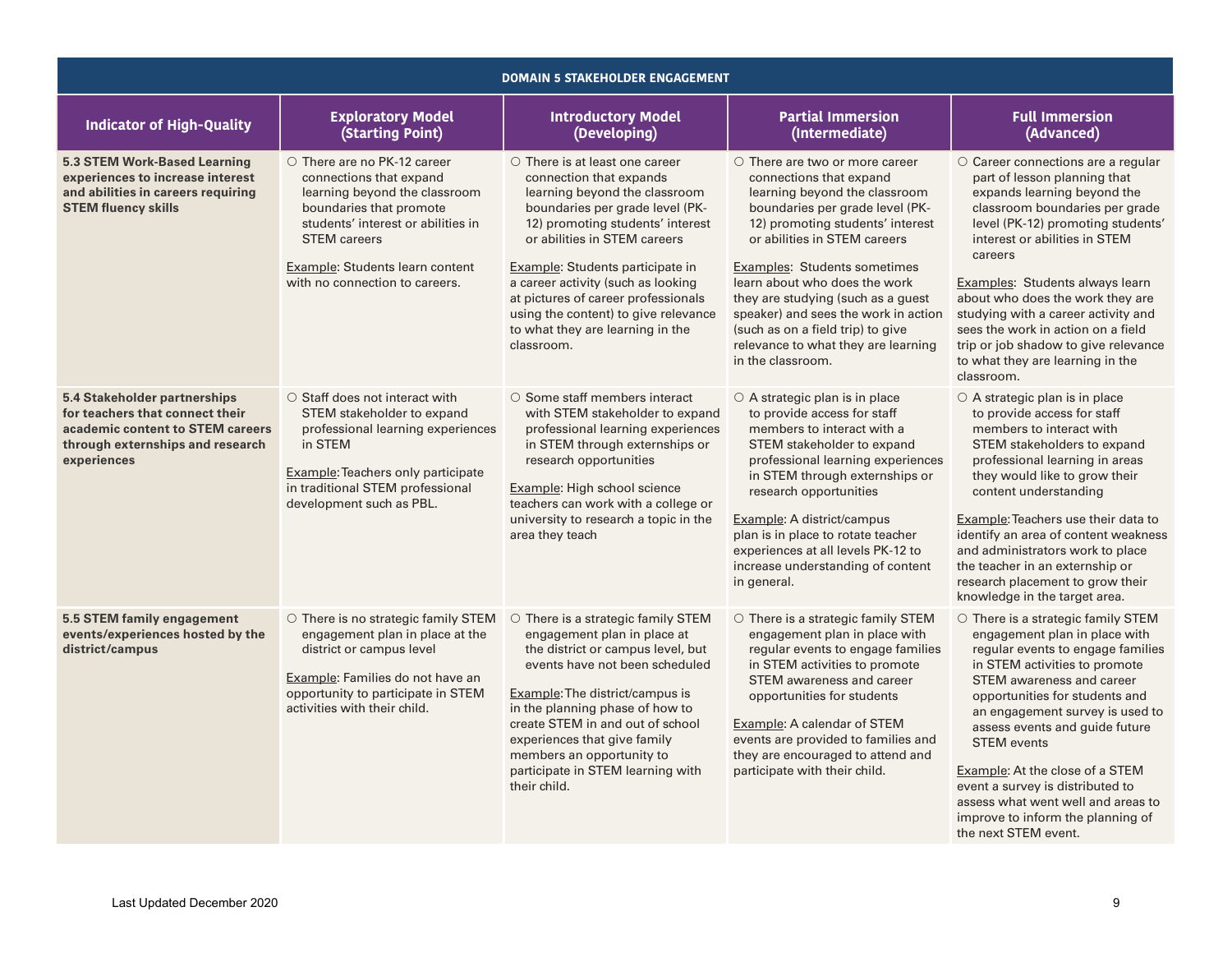| <b>DOMAIN 6 COMMUNICATION/MARKETING STRATEGIES</b>                                                      |                                                                                                                                                                                                                                                                             |                                                                                                                                                                                                                                                                          |                                                                                                                                                                                                                                                          |                                                                                                                                                                                                                                                                                                                                             |  |
|---------------------------------------------------------------------------------------------------------|-----------------------------------------------------------------------------------------------------------------------------------------------------------------------------------------------------------------------------------------------------------------------------|--------------------------------------------------------------------------------------------------------------------------------------------------------------------------------------------------------------------------------------------------------------------------|----------------------------------------------------------------------------------------------------------------------------------------------------------------------------------------------------------------------------------------------------------|---------------------------------------------------------------------------------------------------------------------------------------------------------------------------------------------------------------------------------------------------------------------------------------------------------------------------------------------|--|
| <b>Indicator of High-Quality</b>                                                                        | <b>Exploratory Model</b><br>(Starting Point)                                                                                                                                                                                                                                | <b>Introductory Model</b><br>(Developing)                                                                                                                                                                                                                                | <b>Partial Immersion</b><br>(Intermediate)                                                                                                                                                                                                               | <b>Full Immersion</b><br>(Advanced)                                                                                                                                                                                                                                                                                                         |  |
| 6.1 Marketing mechanisms to<br>communicate the STEM plan<br>across district, community and<br>workforce | $\circ$ There is no STEM communication<br>about programming with parents,<br>community and business/<br>industry<br>Example: STEM activities are<br>done during the school day and<br>those activities are not shared with<br>parents, community, or business/<br>industry. | $\circ$ There is communication<br>once a semester about STEM<br>programming with parents,<br>community and business/<br>industry<br>Example: A flyer is put together<br>at the beginning of each semester<br>communicating both in and out of<br>school STEM activities. | $\circ$ There is formal STEM<br>communication once a month<br>with parents, community and<br>business/industry<br>Example: A newsletter is put<br>together at the beginning of each<br>month communicating both in and<br>out of school STEM activities. | $\circ$ There is frequent<br>communication through a<br>mix of formal and informal<br>methods to communicate STEM<br>programming with parents,<br>community and business/<br>industry<br><b>Example:</b> Informal weekly posts<br>highlight STEM activities through<br>social media and a formal STEM<br>newsletter is distributed monthly. |  |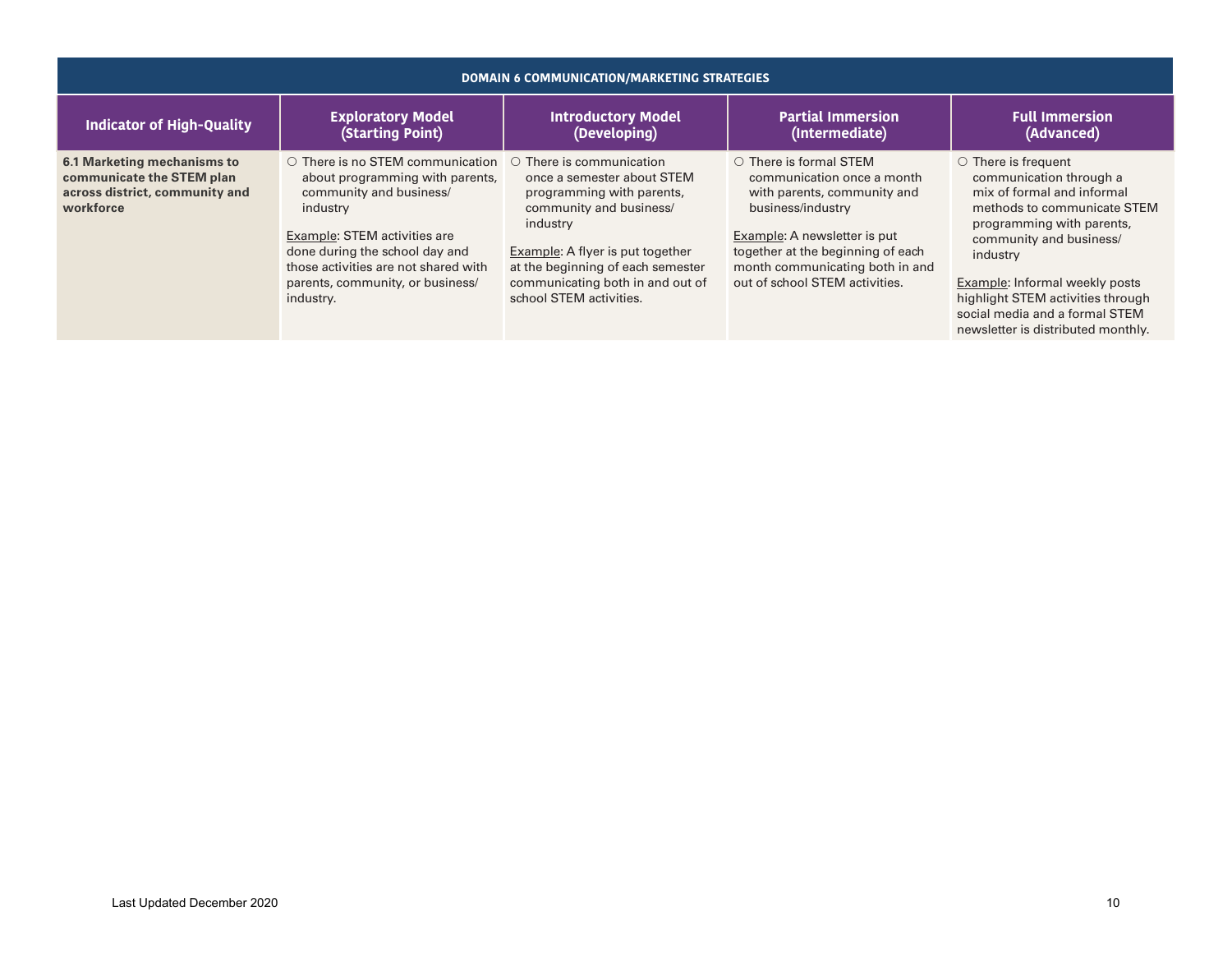Use this score card as you read the high-quality indicators and examples for each of the four STEM models on the identification guide. Place a mark for each indicator according to your campus's current STEM program. Your *marks might be in different models depending on the indicator. When all areas are marked, look to see which model you have the most marks in and complete the reflection page.* 

| HIGH-QUALITY STEM MODEL IDENTIFICATION SCORE                                                                                                                                        |                    |                     |                |             |  |  |
|-------------------------------------------------------------------------------------------------------------------------------------------------------------------------------------|--------------------|---------------------|----------------|-------------|--|--|
| <b>Domain 1 Equity of Programming</b>                                                                                                                                               | <b>Exploratory</b> | <b>Introductory</b> | <b>Partial</b> | <b>Full</b> |  |  |
| 1.1 STEM Instruction is offered for all students on campus                                                                                                                          |                    |                     |                |             |  |  |
| <b>Domain 2 School Climate and Culture</b>                                                                                                                                          | <b>Exploratory</b> | <b>Introductory</b> | <b>Partial</b> | <b>Full</b> |  |  |
| 2.1 Professional development on integrated STEM content, resources and instructional methods provided for staff                                                                     |                    |                     |                |             |  |  |
| 2.2 Professional development to build a STEM culture growth mindset in the organization provided for all staff                                                                      |                    |                     |                |             |  |  |
| <b>Domain 3 Program Design</b>                                                                                                                                                      | <b>Exploratory</b> | <b>Introductory</b> | <b>Partial</b> | <b>Full</b> |  |  |
| 3.1 Leadership team made up of STEM stakeholders including school board, community, higher education, business and<br>industry to ensure a successful academic, and career pipeline |                    |                     |                |             |  |  |
| 3.2 Students' PK-20 learning pathways is aligned to STEM careers and postsecondary STEM degree plan                                                                                 |                    |                     |                |             |  |  |
| 3.3 STEM pathways include academic and technical skills to prepare students for STEM careers (Secondary Only)                                                                       |                    |                     |                |             |  |  |
| 3.4 STEM program has a strategic plan including selected model and programming components outlined in the planning<br>guide                                                         |                    |                     |                |             |  |  |
| Domain 4 Curricular Aspects of the STEM Program                                                                                                                                     | <b>Exploratory</b> | <b>Introductory</b> | <b>Partial</b> | <b>Full</b> |  |  |
| 4.1 STEM Project/Problem-Based Learning (PBL) and/or Design-Based Challenges are aligned to grade level TEKS                                                                        |                    |                     |                |             |  |  |
| 4.2 STEM Project/Problem-Based Learning (PBL) or Design-Based Challenges have integrated content across STEM fields                                                                 |                    |                     |                |             |  |  |
| 4.3 STEM classroom experiences include career exploration and authentic real-world activities/projects                                                                              |                    |                     |                |             |  |  |
| 4.4 Opportunities to develop STEM Fluency Skills: communication, collaboration, creativity, critical thinking, resilience,<br>promptness, time management, adaptability, innovative |                    |                     |                |             |  |  |
| 4.5(a) Opportunities to develop the technical skills of the engineering design process                                                                                              |                    |                     |                |             |  |  |
| 4.5(b) Opportunities to develop the technical skills of computational thinking process                                                                                              |                    |                     |                |             |  |  |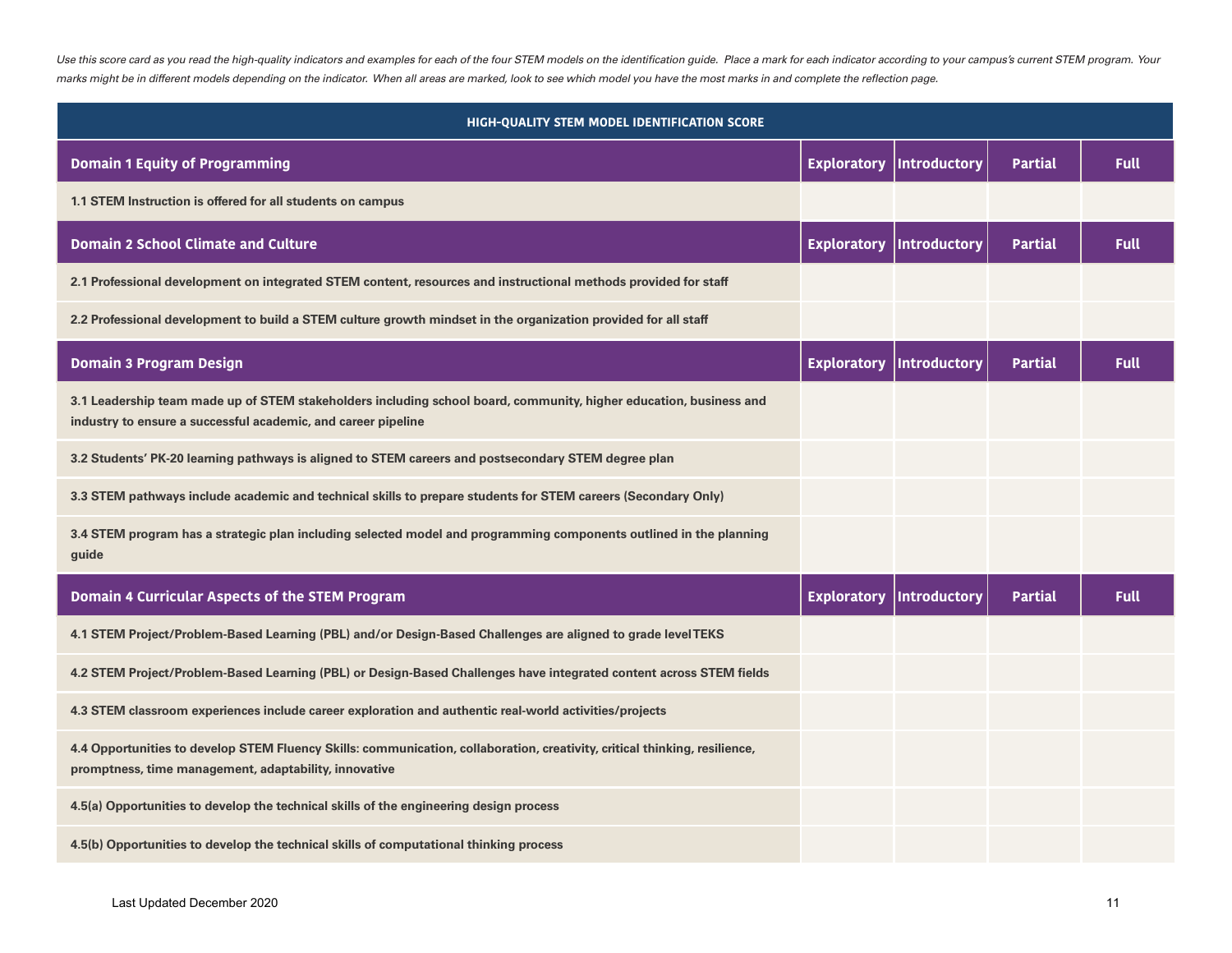| HIGH-QUALITY STEM MODEL IDENTIFICATION SCORE                                                                                                                                       |                    |              |                |             |
|------------------------------------------------------------------------------------------------------------------------------------------------------------------------------------|--------------------|--------------|----------------|-------------|
| 4.6 Experiences are vertically aligned throughout the district/campus and to postsecondary (PK-20)                                                                                 |                    |              |                |             |
| 4.7 Experiences are horizontally aligned to TEKS throughout the grade level (cross curricular)                                                                                     |                    |              |                |             |
| 4.8 Student mastery is demonstrated through a variety of assessment methods including formative, summative, and<br>performance-based measures                                      |                    |              |                |             |
| Domain 5 Stakeholder Engagement                                                                                                                                                    | <b>Exploratory</b> | Introductory | <b>Partial</b> | <b>Full</b> |
| 5.1 Connections to effective in and out-of-school STEM programs                                                                                                                    |                    |              |                |             |
| 5.2 Stakeholder partnerships that expand classroom learning to include capstone experiences (including virtual) such as<br>mentorships, internships, practicums (High School Only) |                    |              |                |             |
| 5.3 STEM Work-Based Learning experiences to increase interest and abilities in careers requiring STEM fluency skills                                                               |                    |              |                |             |
| 5.4 Stakeholder partnerships for teachers that connect their academic content to STEM careers through externships and<br>research experiences                                      |                    |              |                |             |
| 5.5 STEM family engagement events/experiences hosted by the district/campus                                                                                                        |                    |              |                |             |
| <b>Domain 6 Communication/Marketing Strategies</b>                                                                                                                                 | <b>Exploratory</b> | Introductory | <b>Partial</b> | <b>Full</b> |
| 6.1 Marketing mechanisms to communicate the STEM plan across district, community and workforce                                                                                     |                    |              |                |             |